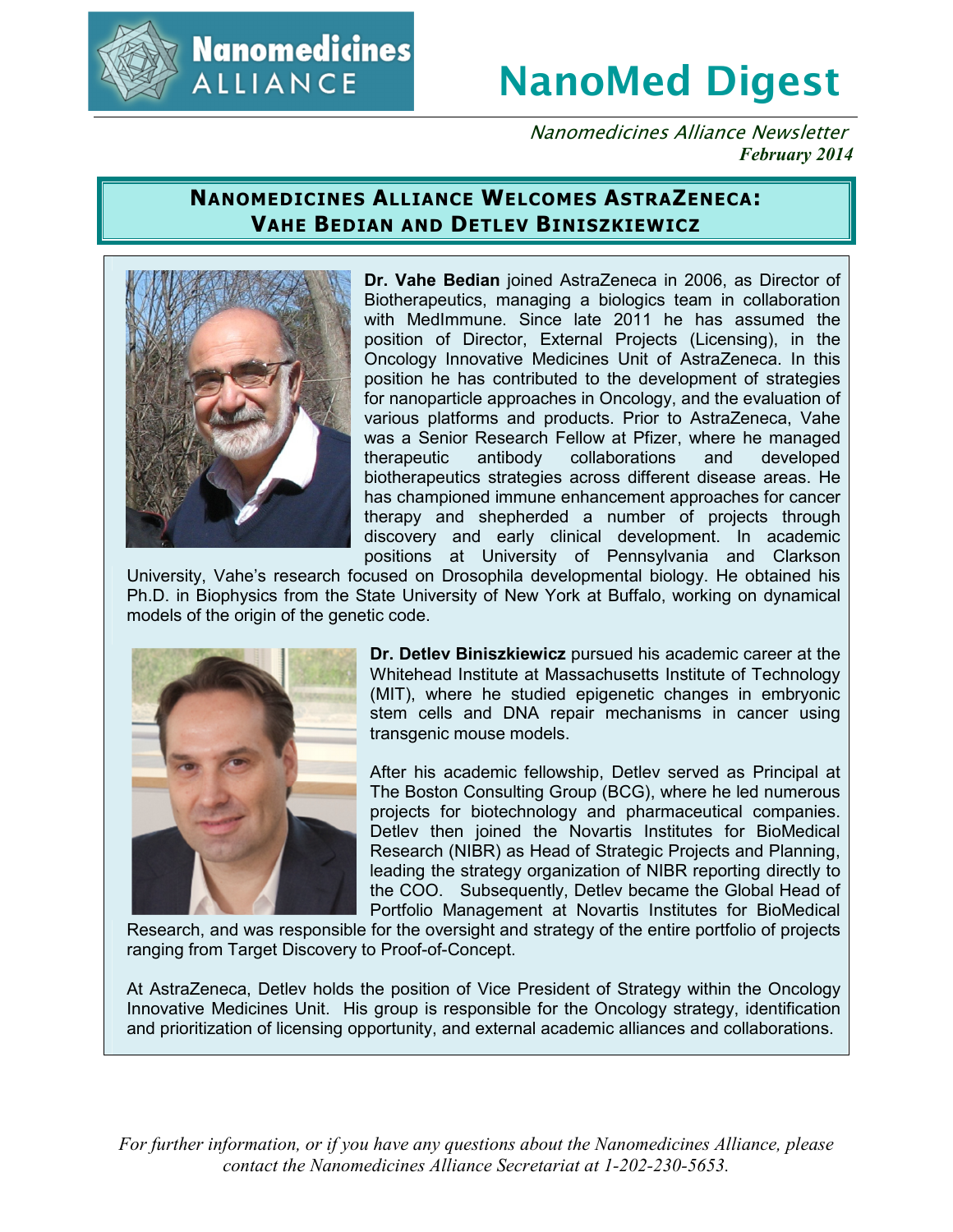# **REGULATORY AND LEGISLATIVE DEVELOPMENTS**

### **2014 National Nanotechnology Initiative Strategic Plan**

The US National Nanotechnology Initiative (NNI) has released its final 2014 strategic plan. NNI plans to pursue further advances in nanotechnology R&D, educational resources for the public, the transition of nanotechnology into products for public benefit, and the responsible development of nanotechnology through engagement with industry, universities, and government agencies. The strategic plan outlines how NNI plans to progress in all of these goals and the interests of each agency in addressing them.

http://nano.gov/sites/default/files/pub\_resource/2014\_nni\_str ategic\_plan.pdf

### **Concept Paper on European Nanomaterial Register**

Germany's Federal Environment Agency (UBA) has released a paper entitled "Concept for a European Register of Products Containing Nanomaterials." UBA supports this action as a precautionary measure, to enable authorities to establish enforcement and monitoring priorities, and to ensure traceability in the supply chain. UBA also maintains that this register should be established and maintained at the EU level to avoid duplication of efforts and to control costs. A nanomaterials register would also centralize information about the impact, marketing, use, and concentration of nanomaterials. Further objectives are outlined in the concept paper. http://www.umweltbundesamt.de/sites/default/files/medien/3 78/publikationen/information\_concept\_nanoregister\_npr\_e\_0 .pdf

# **REVIEWS AND OTHER PUBLICATIONS OF INTEREST**

#### **Robust Nonenzymatic Hybrid Nanoelectrocatalysts for Signal Amplification toward Ultrasensitive Electrochemical**

**Cytosensing.** Journal of the American Chemical Society, Vol. 136, Issue 6, pp. 2288 – 2291, February 2014. Tingting Zheng, Qingfeng Zhang, Sheng Feng, Jun-Jie Zhu, Qian Wang, Hui Wang.

http://pubs.acs.org/doi/abs/10.1021/ja500169y

**Magnetic Field-Induced T Cell Receptor Clustering by Nanoparticles Enhances T Cell Activation and Stimulates Antitumor Activity.** ACS Nano, February 2014. Karlo Perica, Ang Tu, Anne Richter, Joan Glick Bieler, Michael Edidin, Jonathan P. Schneck. http://pubs.acs.org/doi/abs/10.1021/nn405520d

**Human serum albumin binding to silica nanoparticles – effect of protein fatty acid ligand.** Physical Chemistry Chemical Physics, February 2014. Joo Chuan Ang, Mark J. Henderson, Richard A. Campbell, Jhih-Min Lin, Peter N. Yaron, Andrew Nelson, Thomas Faunce, John W. White. http://pubs.rsc.org/en/Content/ArticleLanding/2014/CP/c4cp0 0293h#!divAbstract

**Insights into the Cellular Response Triggered by Silver Nanoparticles Using Quantitative Proteomics.** ACS Nano, February 2014. Thiago Verano-Braga, Rona Miethling-Graff, Katarzyna Wojdyla, Adelina RogowskaWrzesinska, Jonathan R. Brewer, Helmut Erdmann, Frank Kjeldsen. http://pubs.acs.org/doi/abs/10.1021/nn4050744

**Two-Photon-Triggered Drug Delivery via Fluorescent Nanovalves.** Small, February 2014. Jonas Croissant, Arnaud Chaix, Olivier Mongin, Miao Wang, Sébastien Clément, Laurence Raehm, Jean-Olivier Durand, Vincent Hugues, Mireille Blanchard-Desce, Marie Maynadier, Audrey Gallud, Magali Gary-Bobo, Marcel Garcia, Jie Lu, Fuyuhiko Tamanoi, Daniel P. Ferris, Derrick Tarn, Jeffrey I. Zink. \http://onlinelibrary.wiley.com/doi/10.1002/smll.201400042/a bstract;jsessionid=C1F74C4FCB94DDE43E36FB2953DA20 17.f02t01?systemMessage=Wiley+Online+Library+will+be+d isrupted+Saturday%2C+15+March+from+10%3A00- 12%3A00+GMT+%2806%3A00- 08%3A00+EDT%29+for+essential+maintenance

**Prevention of vascular inflammation by nanoparticle targeting of adherent neutrophils.** Nature Nanotechnology, Vol. 9, pp. 204 – 210, February 2014. Zhenjia Wang, Jing Li, Jaehyung Cho, Asrar B. Malik. http://www.nature.com/nnano/journal/v9/n3/full/nnano.2014.1 7.html

**Modulation of Drug Resistance in Ovarian Adenocarcinoma Using Chemotherapy Entrapped in Hyaluronan-Grafted Nanoparticle Clusters.** ACS Nano, February 2014. Keren Cohen, Rafi Emmanuel, Einat Kisin-Finfer, Doron Shabat, Dan Peer. http://pubs.acs.org/doi/abs/10.1021/nn500205b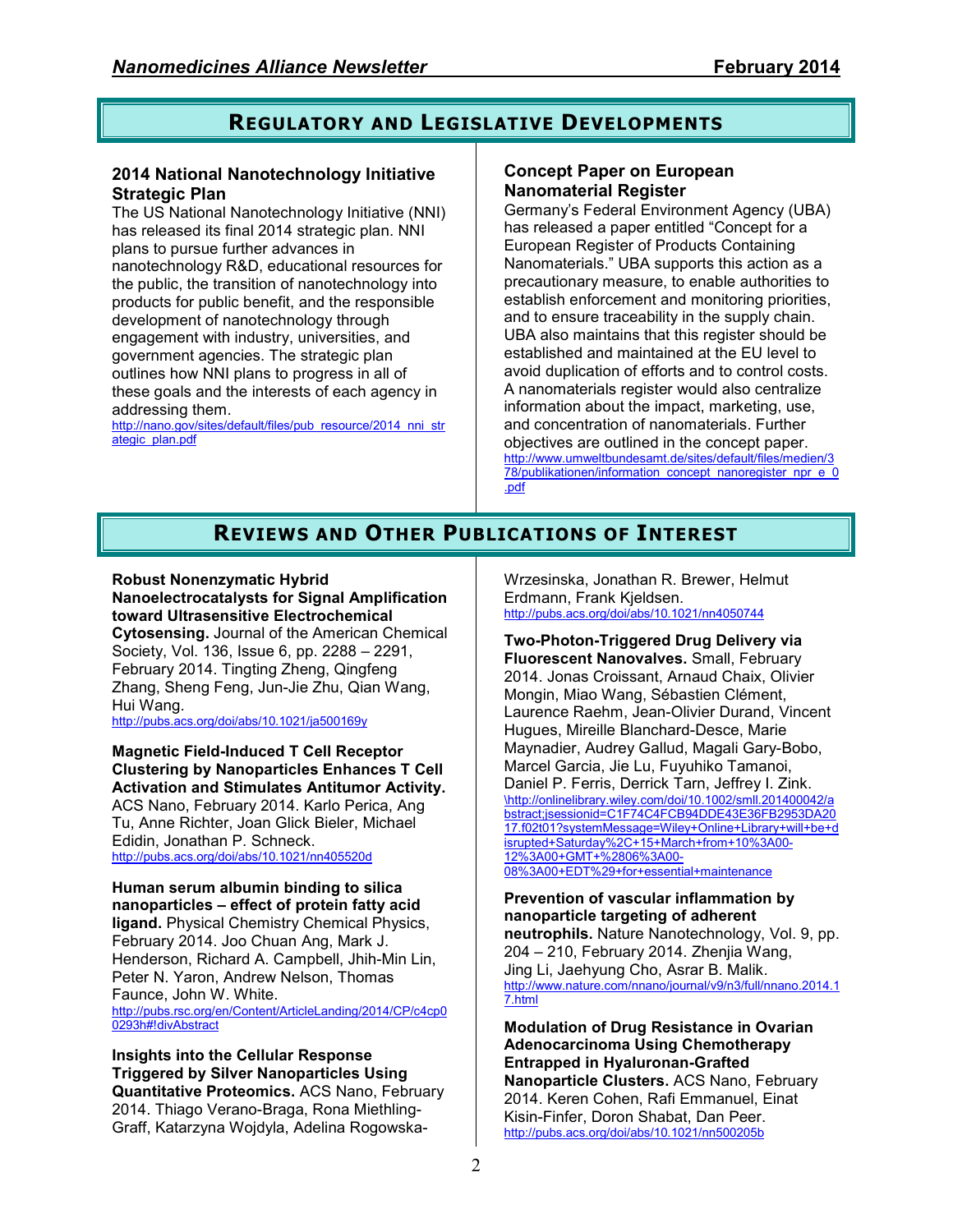**Guiding intracortical brain tumour cells to an extracortical cytotoxic hydrogel using aligned polymeric nanofibres.** Nature Materials, Vol. 13, pp. 308 – 316, February 2014. Anjana Jain, Martha Betancur, Gaurangkumar D. Patel, Chandra M. Valmikinathan, Vivek J. Mukhatyar, Ajit Vakharia, S. Balakrishna Pai, Barunashish Brahma, Tobey J. MacDonald, Ravi V. Bellamkonda.

http://www.nature.com/nmat/journal/v13/n3/full/nmat3878.ht ml

**'Smart' gold nanoshells for combined cancer chemotherapy and hyperthermia.** Biomedical Materials, Vol. 9, No. 2, February 2014. Zhongshi Liang, Xingui Li, Yegui Xie, Shunying Liu.

http://iopscience.iop.org/1748-605X/9/2/025012/

**Probing nanoparticle translocation across the permeable endothelium in experimental atherosclerosis.** Proceedings of the National Academy of Science, Vol. 111, No. 3, pp. 1078 – 1083, January 2014. YongTae Kim, Mark E. Lobatto, Tomohiro Kawahara, Bomy Lee Chung, Aneta J. Mieszawska, Brenda L. Sanchez-Gaytan, Francois Fay, Max L. Senders, Claudia Calcagno, Jacob Becraft, May Tun Saung, Ronald E. Gordon, Erik S. G. Stroes, Mingming Ma, Omid C. Farokhzad, Zahi A. Fayad, Willem J. M. Mulder, Robert Langer. http://www.pnas.org/content/111/3/1078

#### **Synergistic effects of cisplatin chemotherapy and gold nanorod-mediated hyperthermia on ovarian cancer cells and tumors.**

Nanomedicine, February 2014. Jonathan G Mehtala, Sandra Torregrosa-Allen, Bennett D Elzey, Mansik Jeon, Chulhong Kim, Alexander Wei.

http://www.pubfacts.com/detail/24498890/Synergisticeffects-of-cisplatin-chemotherapy-and-gold-nanorodmediated-hyperthermia-on-ovarian-canc

## **CONFERENCES AND WORKSHOPS**

#### **Nanomedicine 2014, March 26 – 27, 2014, Edinburgh, Scotland, United Kingdom**

Aptamer targeted nanoparticles Cell and particle tracking Nanomaterial design Nanosuspensions

http://selectbiosciences.com/conferences/index.aspx?conf= NMUK2014

#### **BioNanoMed 2014, March 26-28, 2014, Krems, Austria**

Nanomedicines innovation Diagnostics and therapy Regenerative medicine Imaging technology Nano safety http://www.bionanomed.at/index.php?id=26

#### **American Society for Nanomedicine 4th Annual Scientific Conference, March 28 – 30, 2014, Rockville, MD, USA**

Target drug delivery **Toxicology** Nanoimaging **Therapeutics** http://amsocnanomed.org/conference-info

**Nanotechnology for Health Care Conference, April 2-4, 2014, Petit Jean Mountain, Arkansas, USA**  Disease Diagnostics **Therapeutics** 

**Prevention** http://arkansasnanohealth.com/

## **SCT-SF Nano Joint Meeting, April 8, 2014,**

**Paris, France** 

Drug delivery Targeting and activating **Pharmacokinetics** Pharmacodynamics http://www.ldorganisation.com/v2/produits.php?langue=engli sh&cle\_menus=1238915758

#### **7th International Nanotoxicology Congress, April 23 – 26, 2014, Antalya, Turkey**

**Characterization** Biomedicine applications Genotoxicity and cancer Risk assessment Harmonization http://www.nanotox2014.org/index.html

## **NANOSMAT USA 2014, May 19 – 22, 2014,**

**Houston, Texas, USA**  Carbon-based nanomaterials **Nanocomposites** Self-assembly Modeling

Interactive nanomaterials http://www.nanosmat-usa.com/default.asp

### **NanoBio Europe, June 2 – 4, 2014, Münster, Germany Toxicology Characterization**

Regenerative Medicine **Therapeutics** http://www.nanobio-europe.com/